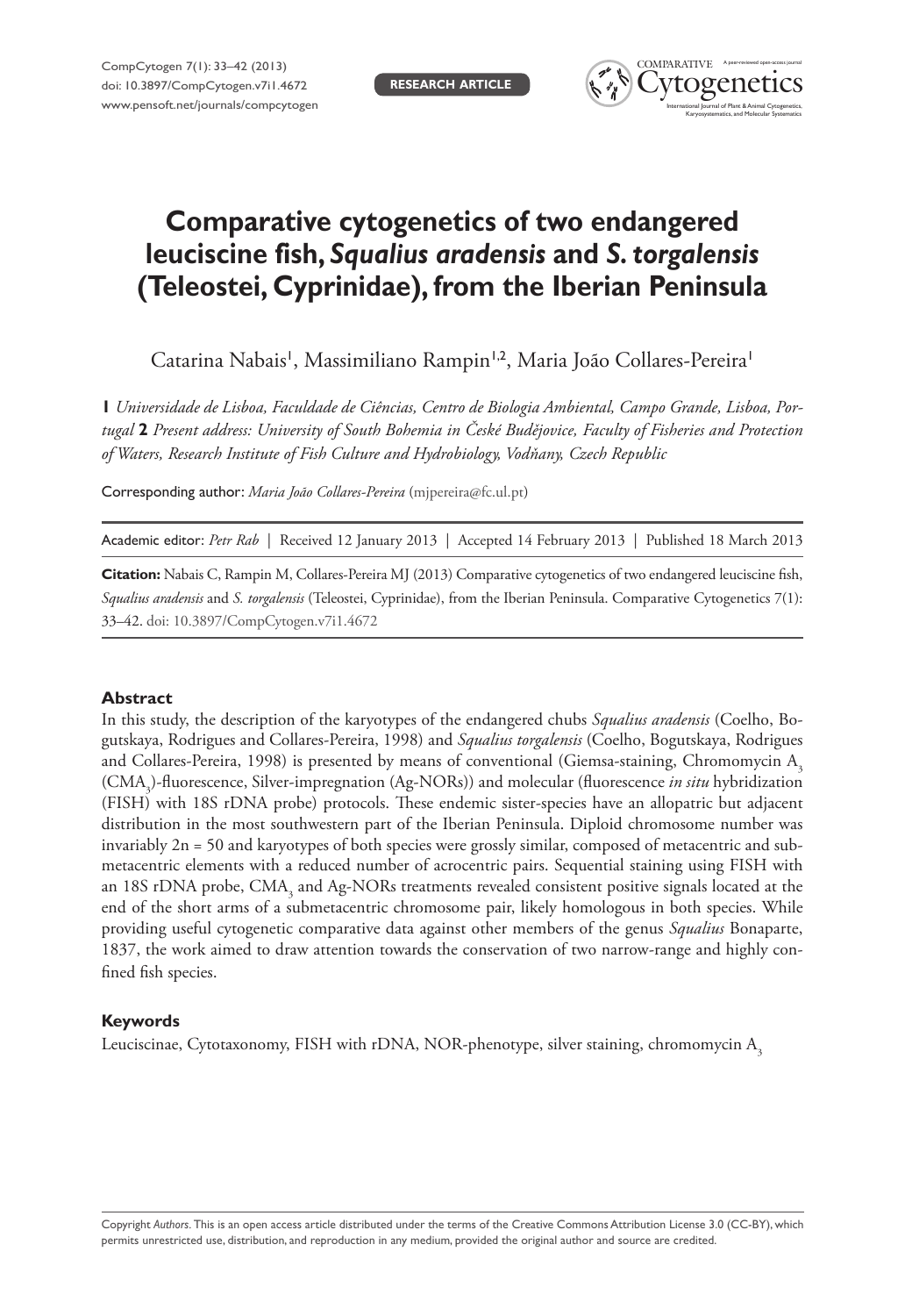## **Introduction**

The genus *Squalius* Bonaparte, 1837 belongs to the subfamily Leuciscinae, the major element of the Iberian cyprinid fauna. In Portuguese inland waters, four bisexual species with an allopatric distribution (Leunda et al. 2009) are recognized: *S. pyrenaicus* (Günther, 1868), in most drainages from the Tejo River basin southwards; *S. carolitertii* (Doadrio, 1988), from the most northern smaller drainages of the Atlantic slope to the Mondego River basin; *S. aradensis* (Coelho, Bogutskaya, Rodrigues and Collares-Pereira, 1998), in the Seixe, Aljezur, Alvor, Arade and Quarteira River basins; and *S. torgalensis* (Coelho, Bogutskaya, Rodrigues and Collares-Pereira, 1998), only present in the southern Mira River basin.

Most chubs of the genus *Squalius* were formerly included in the genus *Leuciscus* Cuvier, 1816 (see Sanjur et al. 2003). The two species with a wider geographic distribution, *S. carolitertii* and *S. pyrenaicus* (also present in Spain), were the first to be recognized as different taxonomic units. However, some genetic studies (Coelho et al. 1995, Brito et al. 1997) hypothesized the existence of a more complex differentiation pattern in the most south-western Iberian populations. Two new species*,* with a restricted geographic range, were then described by Coelho et al. (1998), *S. aradensis*  and *S. torgalensis*, mainly based on meristic, morphometric and osteological traits. Further studies using in-depth mitochondrial and nuclear markers have confirmed that *S. aradensis* and *S. torgalensis* are separated, but sister-taxa (see Doadrio and Carmona 2003, Sanjur et al. 2003, Mesquita et al. 2005, 2007, Almada and Sousa-Santos 2010, Perea et al. 2010, Waap et al. 2011).

Some cytogenetic data were recorded for populations from Arade, Aljezur and Bordeira drainages (currently assigned to *S. aradensis*) and Mira (currently assigned to *S. torgalensis*) (Collares Pereira et al. 1998), but previously to the acknowledgement that they should be considered distinct taxa from *S. pyrenaicus* (Coelho et al. 1998). Besides, Collares-Pereira et al. (1998) reported higher karyotype variability in chubs belonging to southern populations, when compared to the northern drainages. Therefore, the present work aimed to describe the karyotypes of *S. aradensis* and *S. torgalensis* using specimens recently collected. Conventional (Giemsa staining, GC-specific  $\text{CMA}_3$  fluorescence and Ag impregnation) and molecular (rDNA major complex by FISH) cytogenetic techniques were used to characterize both species chromosome sets. Both endemics are "Critically Endangered" (Cabral et al. 2005) and besides an inherent heuristic nature, this work might draw attention towards the conservation of two narrow-range and highly confined fish species, while withdrawing useful cytogenetic comparative data against other members of the genus *Squalius*.

#### **Material and methods**

Adult specimens were captured by electrofishing in two distinct southern populations. Six *S. aradensis* (four males and two females) were collected in the Arade basin (Ode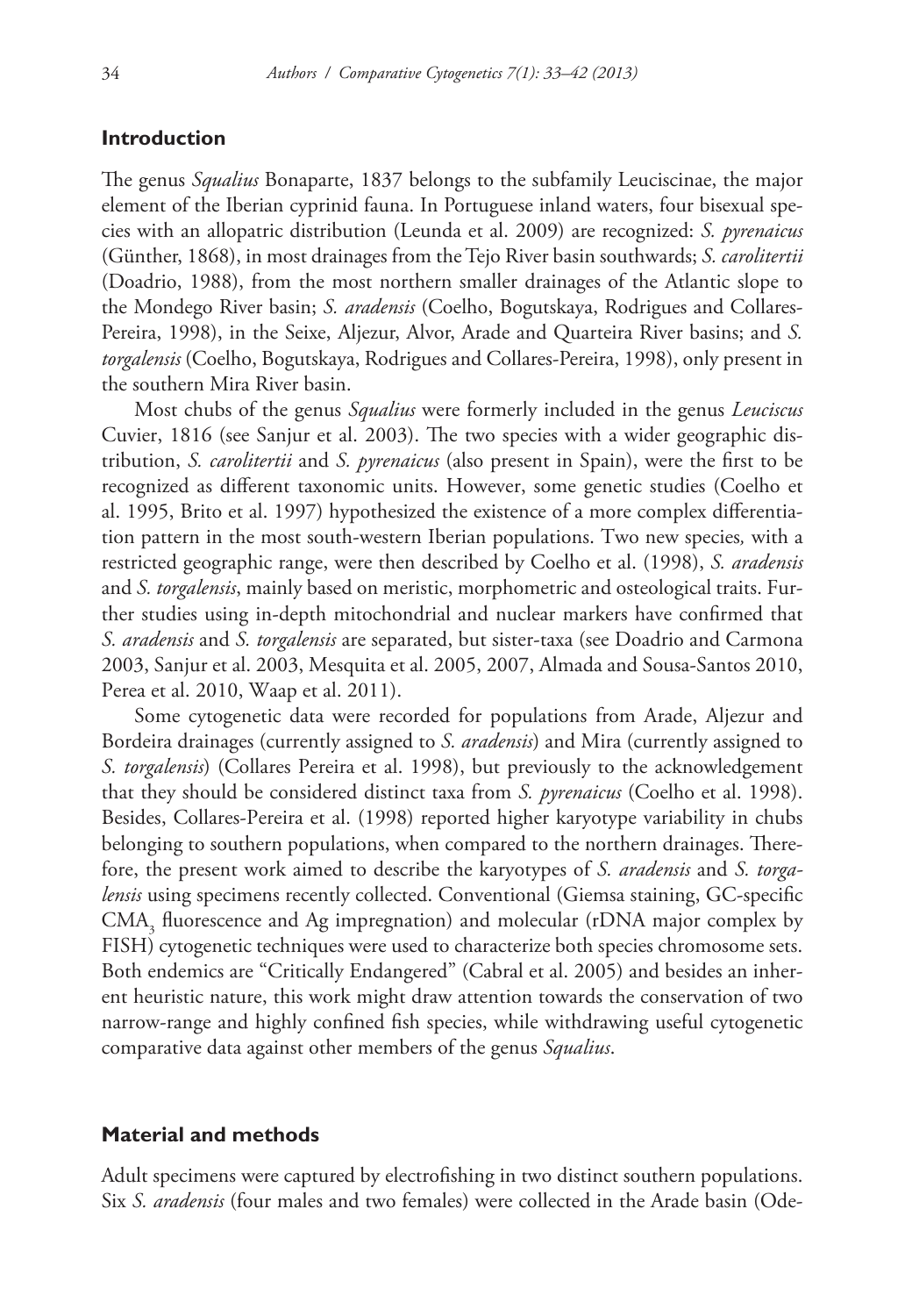louca River) and two *S. torgalensis* (unknown sex) in the Mira basin (Torgal River). All procedures were developed in accordance to the recommended ethic guidelines (ASAB 2006). Some old chromosome images from material collected in the same drainages and studied by Collares-Pereira et al. (1998) were also reanalyzed (2 specimens of *S. aradensis* and 3 specimens of *S. torgalensis*) in order to confirm the results obtained with the new material.

Chromosome spreads were obtained for one specimen using standard kidney protocol and for the remaining using fin fibroblast cultures (Rodrigues and Collares-Pereira 1996) to avoid fish sacrifice. Chromosome spreads were obtained by conventional splashing and selected for further cytogenetic analysis.

Chromosomes were stained with a solution of 4% Giemsa (pH=6.8). CMA<sub>3</sub> fluorescence staining was performed according to Sola et al. (1992), with a slide pre-wash in McIlvaine/MgCl<sub>2</sub> buffer, one hour incubation with  $\text{CMA}_{3}$  (Calbiochem) and Methyl green counterstaining. Ag-NORs detection followed Howell and Black (1980) with modifications (Gold and Ellison 1983), using Giemsa counterstaining. Whenever possible, slides were destained and used in sequential treatments.

The physical mapping of major rDNA gene cluster on the chromosomes was accomplished by FISH with rDNA probe. An rDNA clone containing 18S-5.8S-28S genes plus the intergenic spacers and untranscribed sequences from the genome of *Drosophila melanogaster* Meigen, 1830 (clone pDm 238, Rohia et al. 1981) was used as probe and labelled by nick translation with digoxigenin-11-dUTP according to the manufacturer's specifications (Roche Applied Science). The probe was resuspended in hybridization mix composed of 50% ultra-pure formamide pH=7.5 (Sigma-Aldrich), 2× SSC and 10% (w/v) dextran sulfate powder (Sigma-Aldrich). Slides were denaturated in 70% formamide in 2× SSC at 65°C for 3 minutes, and immediately dehydrated in an ice-cold ethanol series (70%-90%-100%) for 7 minutes each and air-dried. The probe mixture was denatured at 75°C for 10 minutes, immediately placed on ice for another 10 minutes and added to the chromosome preparation. Hybridization was performed overnight in a dark moist chamber at 37°C. Post-hybridization washes were performed at room temperature (RT), for 7 minutes each: twice in 2× SSC and once in  $2 \times$  SSC/0.1% Tween<sub>20</sub>. Slides were incubated with 3% bovine serum albumin (BSA) for 30 minutes at 37°C, in a dark moist chamber. Anti-digoxigenin antibody conjugated with fluorescein isothicyanate (FITC) (Roche Applied Science) was used to detect the probe for an hour and a half incubation at 37°C in a moist chamber. The slides were washed twice in 1x Phosphate Buffered Saline solution (PBS) at RT for 7 minutes and counterstained with DAPI in antifade solution.

Slides were screened in an Olympus BX 60 epifluorescence microscope equipped with a DP50 Olympus CCD camera. All images were processed using Adobe Photoshop CS4 software. Chromosomes were arranged in a decreasing size order and classified according to their arm ratios (Levan et al. 1964) in three categories: metacentric  $(m)$ , submetacentric (sm) and sub-telocentric to acrocentric (st/a). To determine the fundamental number (NF value), chromosomes of the m and sm groups were considered biarmed and those of group st/a as uniarmed.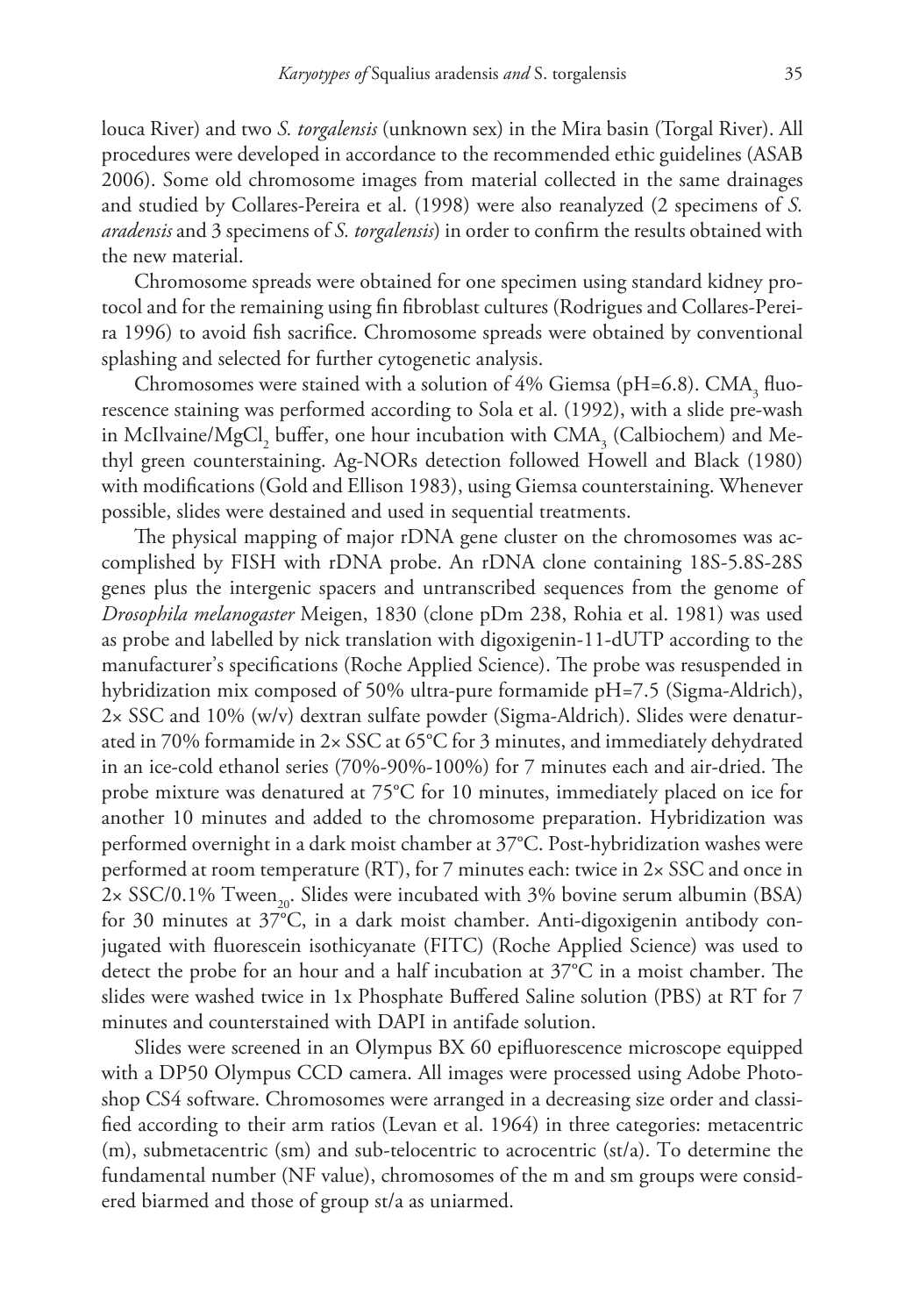## **Results**

All *S. aradensis* and *S. torgalensis* karyotypes revealed a diploid number of 2n = 50 chromosomes.

Karyotypes of both *S. aradensis* and *S. torgalensis* are composed of five pairs of metacentric (m), eighteen pairs of submetacentric (sm) and two pairs of subtelo/accrocentric (st/a) chromosomes. As the general karyotypes are the same for both species, only the results for *S. aradensis* using giemsa staining were included in Fig. 1. This genome composition leads to a high fundamental number (NF=96). As regards the eventual occurrence of heteromorphic sex chromosomes, no clear distinction between male and female karyotypes was observed in *S. aradensis*, the species where the specimens' sex could be accurately assessed.

The NORs' phenotype was constant throughout all treatments, consistently positively labeling only one NORs-bearing chromosome pair likely homologous in both *S. aradensis* and *S. torgalensis* species. Their rDNA-positive signals were co-localized to  $\text{CMA}_3$ - and Ag-positive signals: in the short arm of a middle-size sm chromosome pair in both species as documented by sequential staining (Figs 2 and 3), indicative of being GC-rich and transcriptional active. No evidences of multi-chromosomal positive NOR's signals were registered.

# **Discussion**

*S. aradensis* and *S. torgalensis* karyotypes display the general pattern described for most Leuciscinae: a diploid chromosome number of  $2n = 50$ , a chromosome set with mainly bi-armed elements (dominated by submetacentrics with some metacentrics), and only one NOR-bearing chromosome pair. In cyprinids this is assumed to correspond to the ancestral character state and most likely represents also the synapomorphy for the genus *Squalius* (Ráb and Collares-Pereira 1995). A large subtelocentric/acrocentric



**Figure 1. a** Giemsa stained metaphase and **b** corresponding karyotype of a *S. aradensis* male from Odelouca River (Arade drainage). Scale bar = 10µm.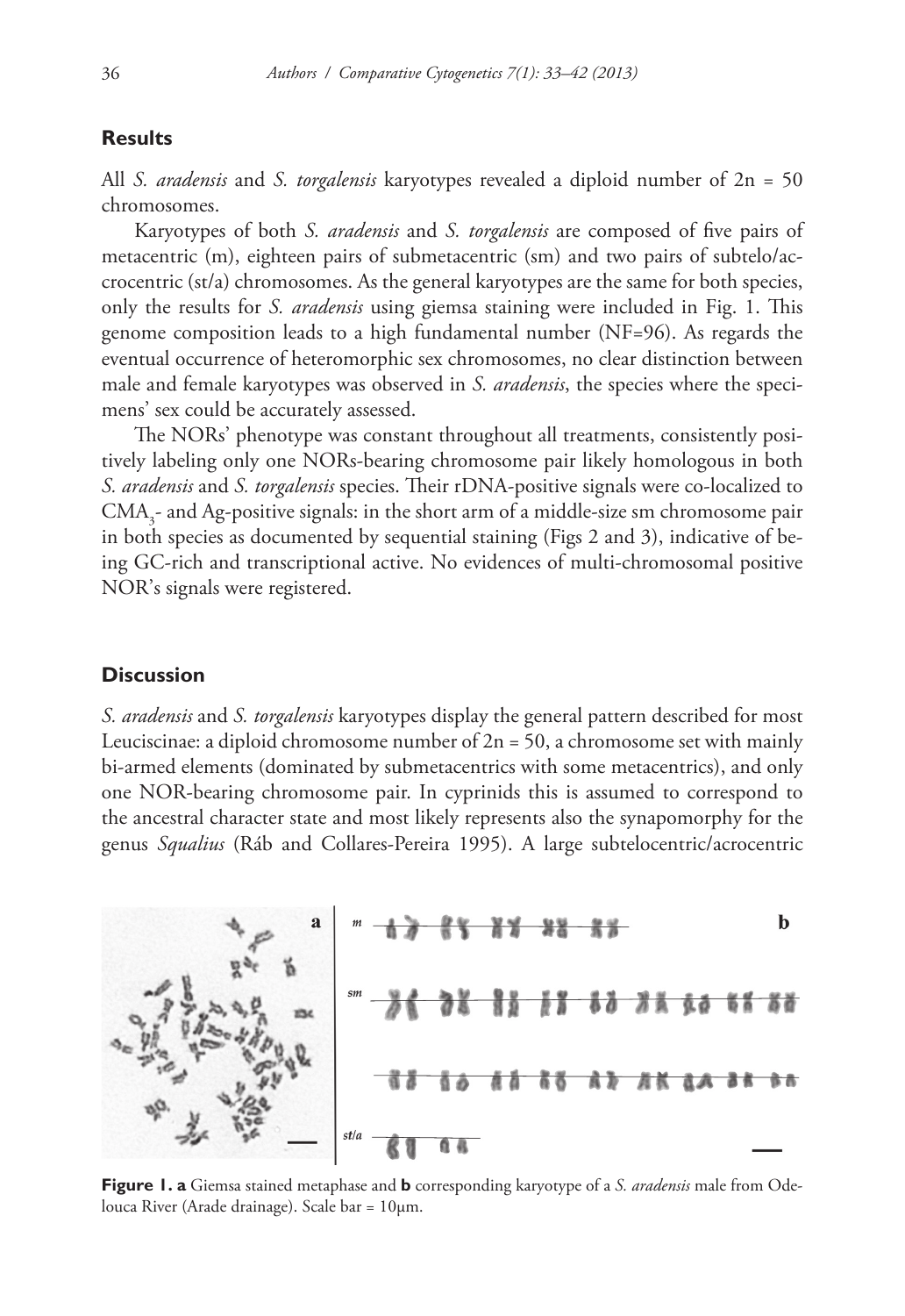

**Figure 2.** Metaphase spreads of a *S. aradensis* male, stained with sequential treatments **a** rDNA FISH **b** CMA3 -NOR, and **c** Ag-NOR treatments **d** corresponding karyotype of the same individual after rDNA FISH, with  $\text{CMA}_{3}$ - and Ag-NOR signals inset. NORs are indicated by arrowheads. Scale bar = 10 $\mu$ m.

pair previously considered a chromosome marker for the subfamily (Ráb and Collares Pereira 1995, Ráb et al. 2008) is also present in both species. The most common situation found in European Leuciscinae of a slightly higher number of st/a chromosomes might be due to the difficulty in obtaining high quality images for an accurate classification of chromosomes (Ráb and Collares-Pereira 1995, Collares-Pereira et al. 1998, Boron et al. 2009).

The number and location of rDNA gene clusters have been used as chromosome markers in fish cytotaxonomy (e.g. Rábová et al. 2003, Boron et al. 2009, Kirtiklis et al. 2010, Pereira et al. 2012, Rossi et al. 2012). Conversely to what was reported in *S. pyrenaicus* (Gromicho et al. 2005), no NORs polymorphism was observed in this study. Besides, Collares-Pereira et al. (1998) did not report any variation in NORs' phenotype in all the populations analyzed. Karyotypes of these species conserved the plesiomorphic condition, where leuciscines have, in general, only one NOR-bearing chromosome pair (Ráb and Collares-Pereira 1995, Bianco et al. 2004, Luca et al. 2010, Rossi et al. 2012). Multiple NORs sites were detected in some *S. pyrenaicus* individuals using 28S rDNA FISH mapping, presenting intra-individual variation and also failure in Ag-NOR in detecting most rDNA copies (Gromicho et al. 2005). However, those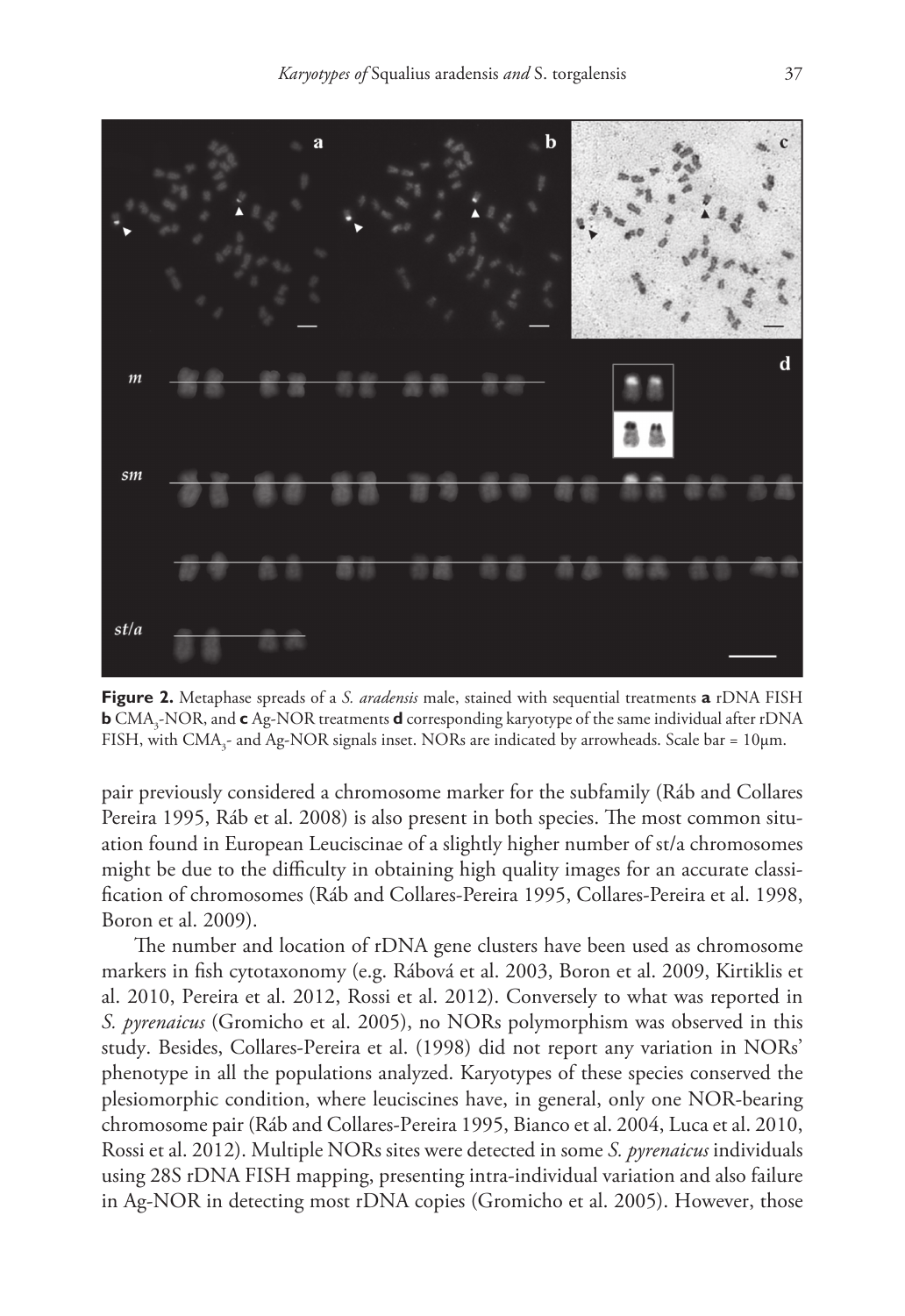

**Figure 3.** Metaphase spreads of a *S. torgalensis*, stained with sequential treatments **a** rDNA FISH **b** CMA3 -NOR, and **c** Ag-NOR treatments **d** corresponding karyotype of the same individual after rDNA FISH, with CMA<sub>3</sub>- and Ag-NOR signals inset. NORs are indicated by arrowheads. Scale bar = 10 $\mu$ m.

observations were made in specimens living in sympatry with the *S. alburnoides* hybridogenetic complex (reviewed in Collares-Pereira and Coelho 2010) where hybridization is a recurrent process and might thus potentiate such variation in NORs.

The karyotypes of the two species proved to be grossly similar at a macrostructural level. They are sister-taxa strongly clustered in many phylogenetic analyses, however consistently reciprocally monophyletic (Almada and Sousa-Santos 2010, Waap et al. 2011). Given their differentiation estimated at 7-8 MY ago (Doadrio and Carmona 2003, Sousa-Santos et al. 2007, Almada and Sousa-Santos 2010), perhaps more subtle chromosome differences will be found when new cytogenetic tools with a higher resolution will be operating in cyprinid's chromosomes. The clear segregation of their lineage to the one including *S. pyrenaicus* and *S. carolitertii* is also consensual in phylogenetic analyses, and tree topology strongly supports them as basal members of the south-western Iberian *Squalius* lineage. Taking that into consideration, it is not surprising the conservation of the plesiomorphic state of the karyotype in both *S. aradensis*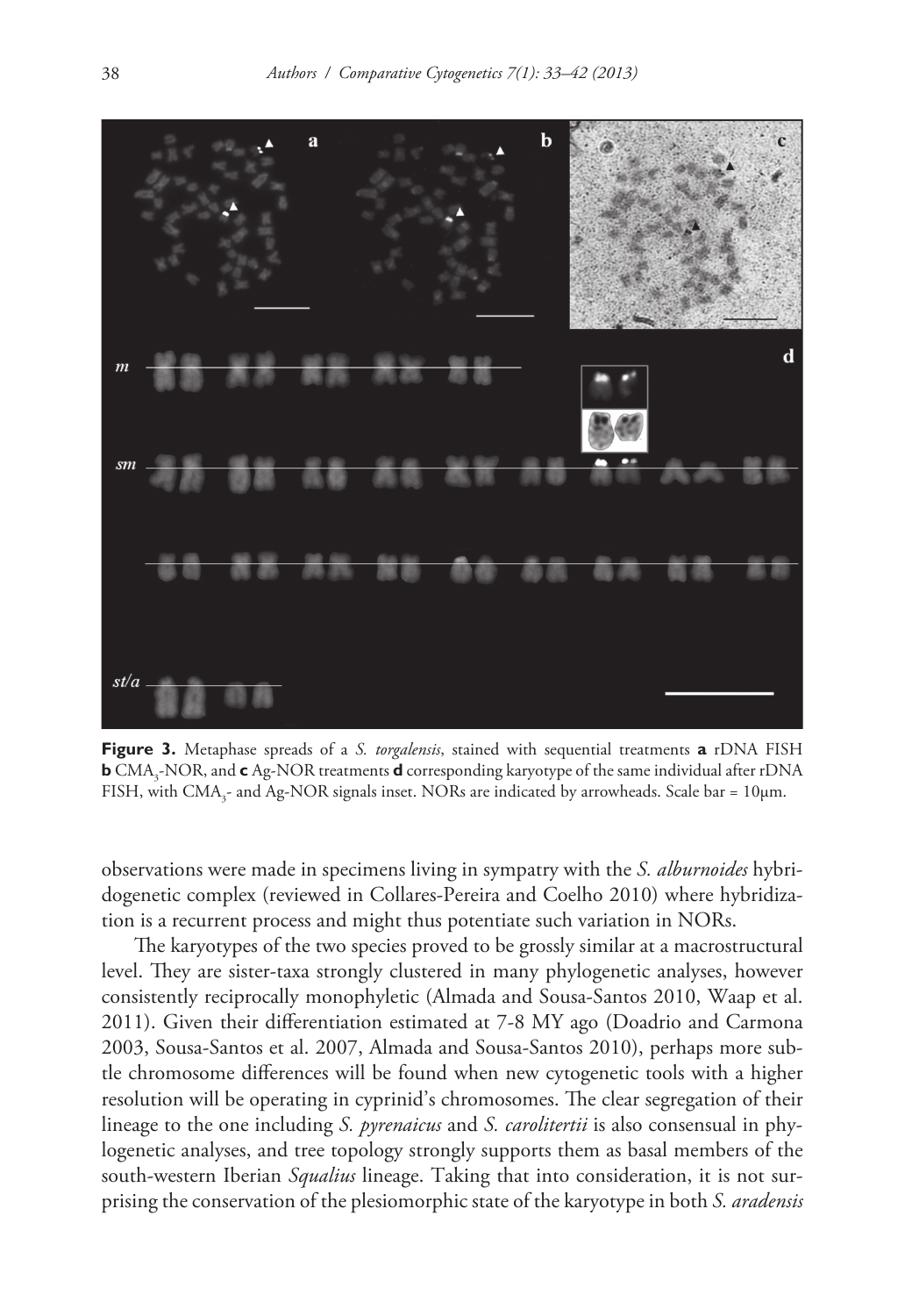and *S. torgalensis* but their differentiation to the other two species living in Portuguese inland waters, respectively with 10–12m + 30–32sm + 8st/a for *S. carolitertii*, and 12m + 32sm + 6st/a for *S. pyrenaicus* (Collares-Pereira et al. 1998).

Despite the apparent conservative pattern found in the two species here addressed by conventional cytogenetic tools, the karyotype variability present in the Iberian species of the genus *Squalius* so far analysed (Collares-Pereira et al. 1998, Gromicho et al. 2005), supports the occurrence of speciation processes favored by drastic changes in hydrological regimes (namely drought events), hence the difference between northern and southern populations. Whenever isolation and population bottlenecks occur, the sporadic mass reductions of population size might contribute to the stochastic fixation of chromosomal and genome mutations (Pereira et al. 2012). In particular, *S. torgalensis* is geographically confined to a single intermittent river system and characterized by a very low level of genetic diversity (see also Almada and Sousa-Santos 2010, Henriques et al. 2010). Thus specific conservation measures have to be adopted if the option will be to preserve the genome integrity of this highly vulnerable species.

## **Acknowledgements**

We thank Carla Pereira for her help during lab work and the remaining CBA Evolutionary Genetics Group in particular Luis Moreira da Costa for assistance in the field, as well as AFN and ICNB for fishing permits. This research was funded by Centro de Biologia Ambiental [PEst-OE/BIA/UI0329/2011]. MR was supported by the FCT Post-Doctoral grant SFRH/BPD/48428/2008, and by projects RPP JU No. CZ.1.07/2.3.00/30.0049 and CENAKVA No. CZ.1.05/2.1.00/01.0024 since November 2012.

#### **References**

- Almada V, Sousa-Santos C (2010) Comparisons of the genetic structure of *Squalius* populations (Teleostei, Cyprinidae) from rivers with contrasting histories, drainage areas and climatic conditions based on two molecular markers. Molecular Phylogenetics and Evolution 57: 924–931. [doi: 10.1016/j.ympev.2010.08.015](http://dx.doi.org/10.1016/j.ympev.2010.08.015)
- ASAB (The Association for the Study of Animal Behaviour) (2006) Guidelines for the treatment of animals in behavioral research and teaching. Animal Behaviour 71: 245–253. [doi:](http://dx.doi.org/10.1016/j.anbehav.2005.10.001) [10.1016/j.anbehav.2005.10.001](http://dx.doi.org/10.1016/j.anbehav.2005.10.001)
- Bianco PG, Aprea G, Balletto E, Capriglione T, Fulgione D, Odierna DG (2004) The karyology of the cyprinid genera *Scardinius* and *Rutilus* in southern Europe. Ichthyological Research 51: 274–278. [doi: 10.1007/s10228-004-0221-y](http://dx.doi.org/10.1007/s10228-004-0221-y)
- Boron A, Porycka K, Ito D, Abe S, Kirtiklis L (2009) Comparative molecular cytogenetic analysis of three *Leuciscus* species (Pisces, Cyprinidae) using chromosome banding and FISH with rDNA. Genetica 135: 199–207. [doi: 10.1007/s10709-008-9269-3](http://dx.doi.org/10.1007/s10709-008-9269-3)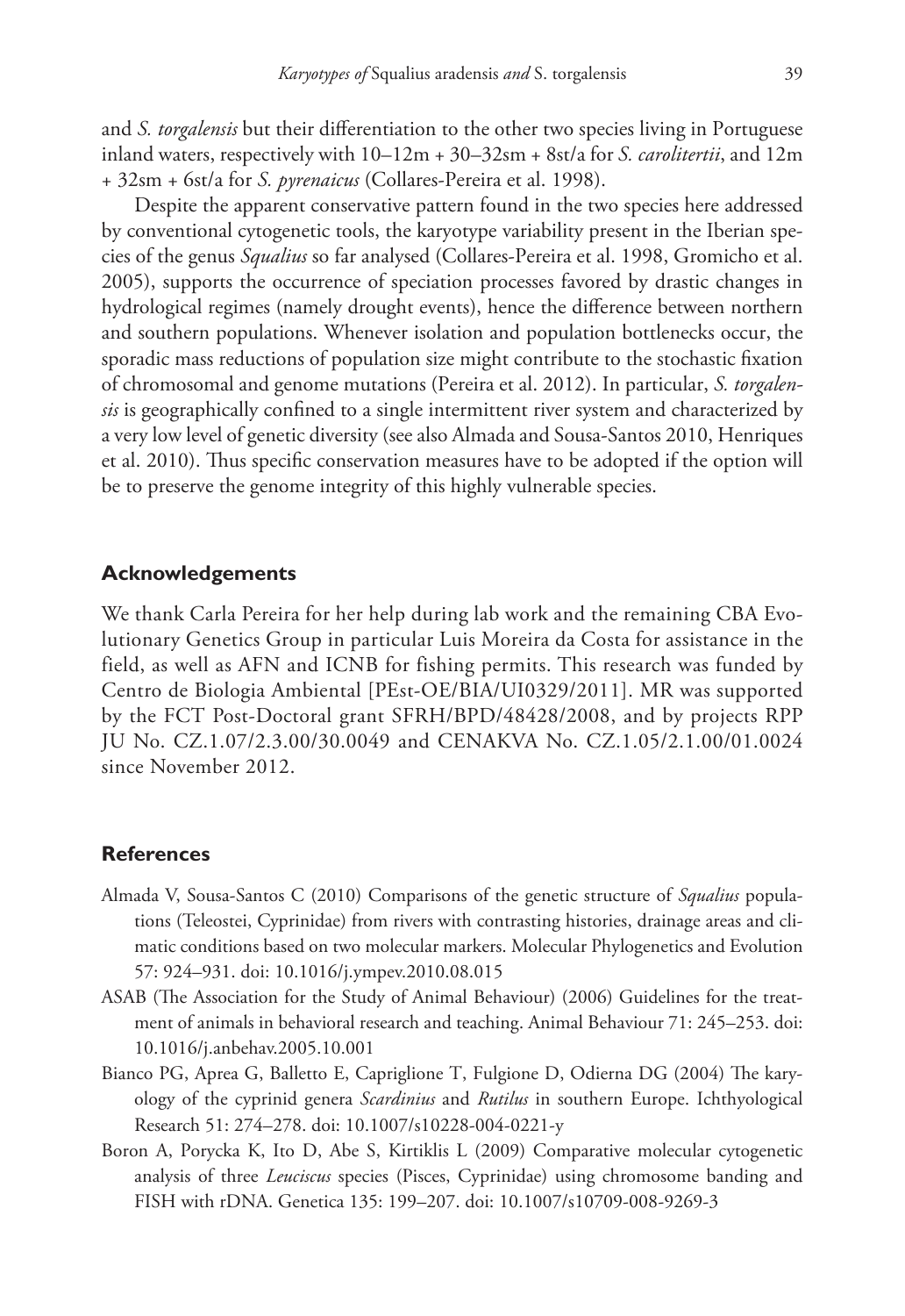- Brito RM, Briolay J, Galtier N, Bouvet Y, Coelho MM (1997) Phylogenetic relationships within genus *Leuciscus* (Pisces, Cyprinidae) in Portuguese freshwaters, based on mitochondrial DNA cytochrome *b* sequences. Molecular Phylogenetics and Evolution 8: 435–442. [doi: 10.1006/mpev.1997.0429](http://dx.doi.org/10.1006/mpev.1997.0429)
- Cabral MJ, Almeida J, Almeida PR, Dellinger T, Ferrand de Almeida N, Oliveira ME, Palmeirim JM, Queiroz AI, Rogado L, Santos-Reis M (2005) Livro Vermelho dos Vertebrados de Portugal. Instituto da Conservação da Natureza, Lisboa. [in Portuguese]
- Coelho MM, Bogutskaya N, Rodrigues JA, Collares-Pereira MJ (1998) *Leuciscus torgalensis* and *L. aradensis*, two new cyprinids for Portuguese freshwaters*.* Journal of Fish Biology 52: 937–950. [doi: 10.1006/jfbi.1998.0642](http://dx.doi.org/10.1006/jfbi.1998.0642)
- Coelho MM, Brito RM, Pacheco TR, Figueiredo D, Pires AM (1995) Genetic variation and divergence of *Leuciscus pyrenaicus* and *L. carolitertii* (Pisces, Cyprinidae). Journal of Fish Biology 47: 243–258. [doi: 10.1111/j.1095-8649.1995.tb06059.x](http://dx.doi.org/10.1111/j.1095-8649.1995.tb06059.x)
- Collares-Pereira MJ, Coelho MM (2010) Reconfirming the hybrid origin and generic status of the Iberian cyprinid complex *Squalius alburnoides*. Journal of Fish Biology 76: 707–715. [doi: 10.1111/j.1095-8649.2009.02460.x](http://dx.doi.org/10.1111/j.1095-8649.2009.02460.x)
- Collares-Pereira MJ, Prospero MI, Bileu RI, Rodrigues EM (1998) *Leuciscus* (Pisces, Cyprinidae) karyotypes: transect of Portuguese populations. Genetics and Molecular Biology 21: 63–69. [doi: 10.1590/S1415-47571998000100011](http://dx.doi.org/10.1590/S1415-47571998000100011)
- Doadrio I, Carmona JA (2003) Testing freshwater Lago Mare dispersal theory on the phylogeny relationships of Iberian cyprinid genera *Chondrostoma* and *Squalius* (Cypriniformes, Cyprinidae). Graellsia 59: 457–473. [doi: 10.3989/graellsia.2003.v59.i2-3.260](http://dx.doi.org/10.3989/graellsia.2003.v59.i2-3.260)
- Gold JR, Ellison JR (1983) Silver staining for nucleolar organizing regions of vertebrate chromosomes. Stain Technology 58: 51–55.
- Gromicho M, Ozouf-Costaz C, Collares-Pereira MJ (2005) Lack of correspondence between  $\text{CMA}_{3}$ -, Ag-positive signals and 28S rDNA loci in two Iberian minnows (Teleostei, Cyprinidae) evidenced by sequential banding. Cytogenetics and Genome Research 109: 507– 511. [doi: 10.1159/000084211](http://dx.doi.org/10.1159/000084211)
- Henriques R, Sousa V, Coelho MM (2010) Migration patterns counteract seasonal isolation of *Squalius torgalensis*, a critically endangered freshwater fish inhabiting a typical Circum-Mediterranean small drainage. Conservation Genetics 11: 1859–1870. [doi: 10.1007/](http://dx.doi.org/10.1007/s10592-010-0078-8) [s10592-010-0078-8](http://dx.doi.org/10.1007/s10592-010-0078-8)
- Howell WM, Black DA (1980) Controlled silver-staining of nucleolus organizer regions with a protective colloidal developer: a 1-step method. Experientia 36: 1014–1015. [doi: 10.1007/](http://dx.doi.org/10.1007/BF01953855) [BF01953855](http://dx.doi.org/10.1007/BF01953855)
- Kirtiklis L, Porycka K, Boroń A, Coutanceau JP, Dettai A (2010) Use of the chromosomal co-location of the minor 5S and the major 28S rDNA as a cytogenetic marker within the genus *Leuciscus* (Pisces, Cyprinidae). Folia Biologica (Krakow) 58: 245–249. [doi: 10.3409/](http://dx.doi.org/10.3409/fb58_3-4.245-249) [fb58\\_3-4.245-249](http://dx.doi.org/10.3409/fb58_3-4.245-249)
- Leunda P, Elvira B, Ribeiro F, Miranda R, Oscoz J, Alves MJ, Collares-Pereira MJ (2009) International Standardization of Common Names for Iberian Endemic Freshwater Fishes. Limnetica 28: 189–202.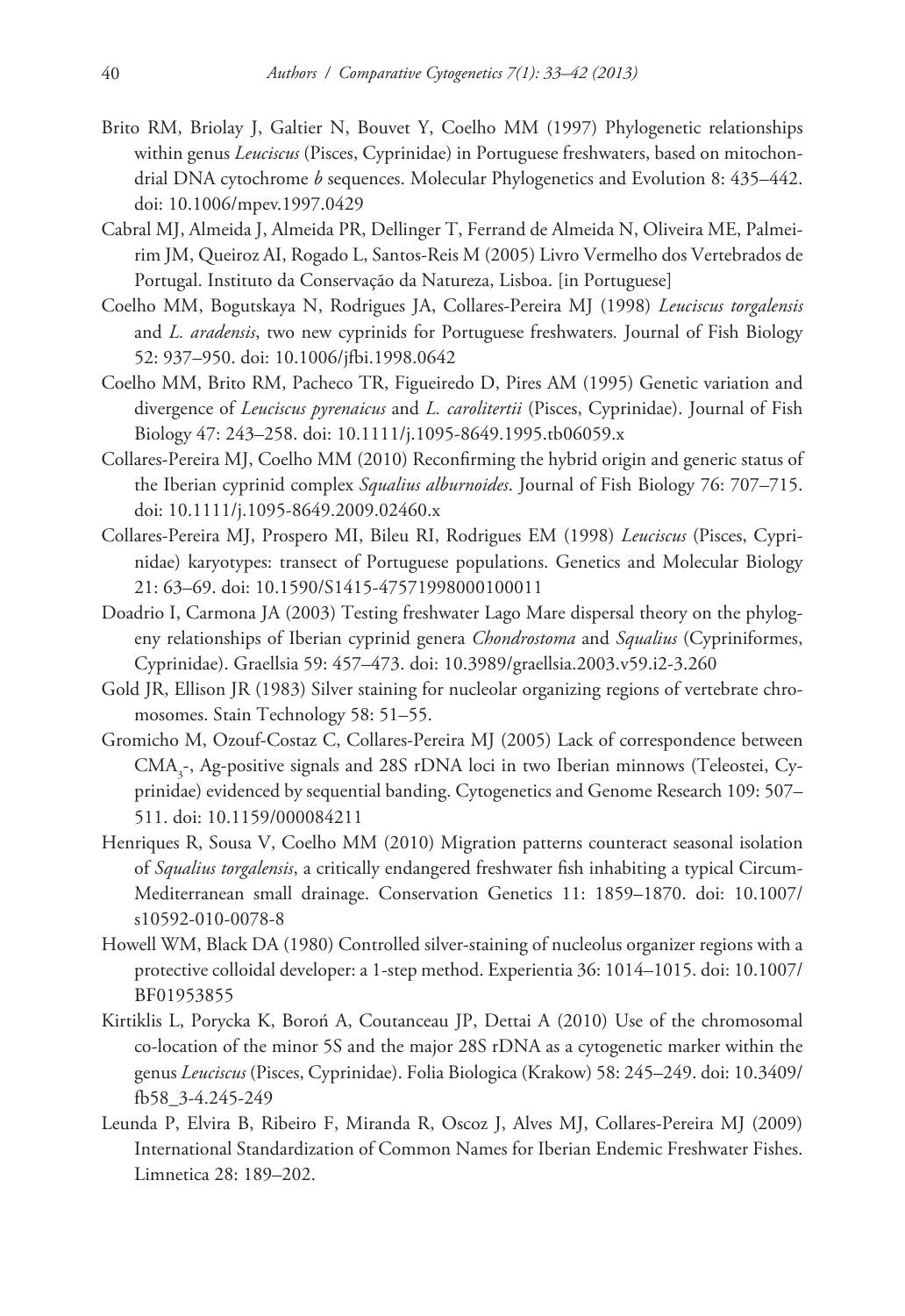- Levan A, Fredga K, Sandberg AA (1964) Nomenclature for Centromeric Position on Chromosomes. Hereditas 52: 201–220. [doi: 10.1111/j.1601-5223.1964.tb01953.x](http://dx.doi.org/10.1111/j.1601-5223.1964.tb01953.x)
- Luca C, Suciu R, Costache M (2010) Comparative karyotype in different lineages of cyprinid fish (Teleostei: Cypriniformes: Cyprinidae). Studia Universitatis "Vasile Goldiş", Seria Ştiinţele Vieţii 20: 37–41.
- Mesquita N, Cunha C, Carvalho GR, Coelho MM (2007) Comparative phylogeography of endemic cyprinids in the south-west Iberian Peninsula: evidence for a new ichthyogeographic area. Journal of Fish Biology 71: 45–75. [doi: 10.1111/j.1095-8649.2007.01518.x](http://dx.doi.org/10.1111/j.1095-8649.2007.01518.x)
- Mesquita N, Hanfling B, Carvalho GR, Coelho MM (2005) Phylogeography of the cyprinid *Squalius aradensis* and implications for conservation of the endemic freshwater fauna of southern Portugal. Molecular Ecology 14: 1939–1954. [doi: 10.1111/j.1365-](http://dx.doi.org/10.1111/j.1365-294X.2005.02569.x) [294X.2005.02569.x](http://dx.doi.org/10.1111/j.1365-294X.2005.02569.x)
- Perea S, Böhme M, Zupančič P, Freyhof J, Šanda R, Özuluğ M, Abdoli A, Doadrio I (2010) Phylogenetic relationships and biogeographical patterns in Circum-Mediterranean subfamily Leuciscinae (Teleostei, Cyprinidae) inferred from both mitochondrial and nuclear data. BMC Evolutionary Biology 10: 265. [doi: 10.1186/1471-2148-10-265](http://dx.doi.org/10.1186/1471-2148-10-265)
- Pereira CS, Ráb P, Collares-Pereira MJ (2012) Chromosomes of European cyprinid fishes: comparative cytogenetics and chromosomal characteristics of ribosomal DNAs in nine Iberian chondrostomine species (Leuciscinae). Genetica 140: 485–495. [doi: 10.1007/s10709-013-9697-6](http://dx.doi.org/10.1007/s10709-013-9697-6)
- Ráb P, Collares-Pereira MJ (1995) Chromosomes of European cyprinid fishes (Cyprinidae, Cypriniformes): a review. Folia Zoologica 44: 193–214.
- Ráb P, Rábová M, Pereira CS, Collares-Pereira MJ, Pelikanová S (2008) Chromosome studies of European cyprinid fishes: interspecific homology of leuciscine cytotaxonomic marker, the largest subtelocentric chromosome pair, as revealed by cross-species painting. Chromosome Research 16: 863–873. [doi: 10.1007/s10577-008-1245-3](http://dx.doi.org/10.1007/s10577-008-1245-3)
- Rábová M, Ráb P, Ozouf-Costaz C, Ene C, Wanzebock J (2003) Comparative cytogenetics and chromosomal characteristics of ribosomal DNA in the fish genus *Vimba* (Cyprinidae). Genetica 118: 83–91. [doi: 10.1023/A:1022965302614](http://dx.doi.org/10.1023/A:1022965302614)
- Rodrigues E, Collares-Pereira MJ (1996) NOR polymorphism in the Iberian species *Chondrostoma lusitanicum* (Pisces: Cyprinidae). Genetica 98: 56–63. [doi: 10.1007/BF00120219](http://dx.doi.org/10.1007/BF00120219)
- Rohia H, Miller JR, Woods LC, Glover DM (1981) Arrangements and rearrangements of sequences flanking the two types of rDNA insertion in *D. melanogaster*. Nature 290: 749–753. [doi: 10.1038/290749a0](http://dx.doi.org/10.1038/290749a0)
- Rossi AR, Milana V, Hett AK, Tancioni L (2012) Molecular cytogenetic analysis of the Appenine endemic cyprinid fish *Squalius lucumonis* and three other Italian leuciscines using chromosome banding and FISH with rDNA probes. Genetica 140: 469–476. [doi:](http://dx.doi.org/10.1007/s10709-012-9695-0) [10.1007/s10709-012-9695-0](http://dx.doi.org/10.1007/s10709-012-9695-0)
- Sanjur OI, Carmona JA, Doadrio I (2003) Molecular phylogeny of Iberian chub (genus *Squalius*, Cyprinidae), inferred from molecular data. Molecular Phylogenetics and Evolution 29: 20–30. [doi: 10.1016/S1055-7903\(03\)00088-5](http://dx.doi.org/10.1016/S1055-7903(03)00088-5)
- Sola L, Rossi AR, Iaselli V, Rasch EM, Monaco PJ (1992) Cytogenetics of bisexual/unisexual species of *Poecilia*. II. Analysis of heterochromatin and nucleolar organizer regions in *Po-*